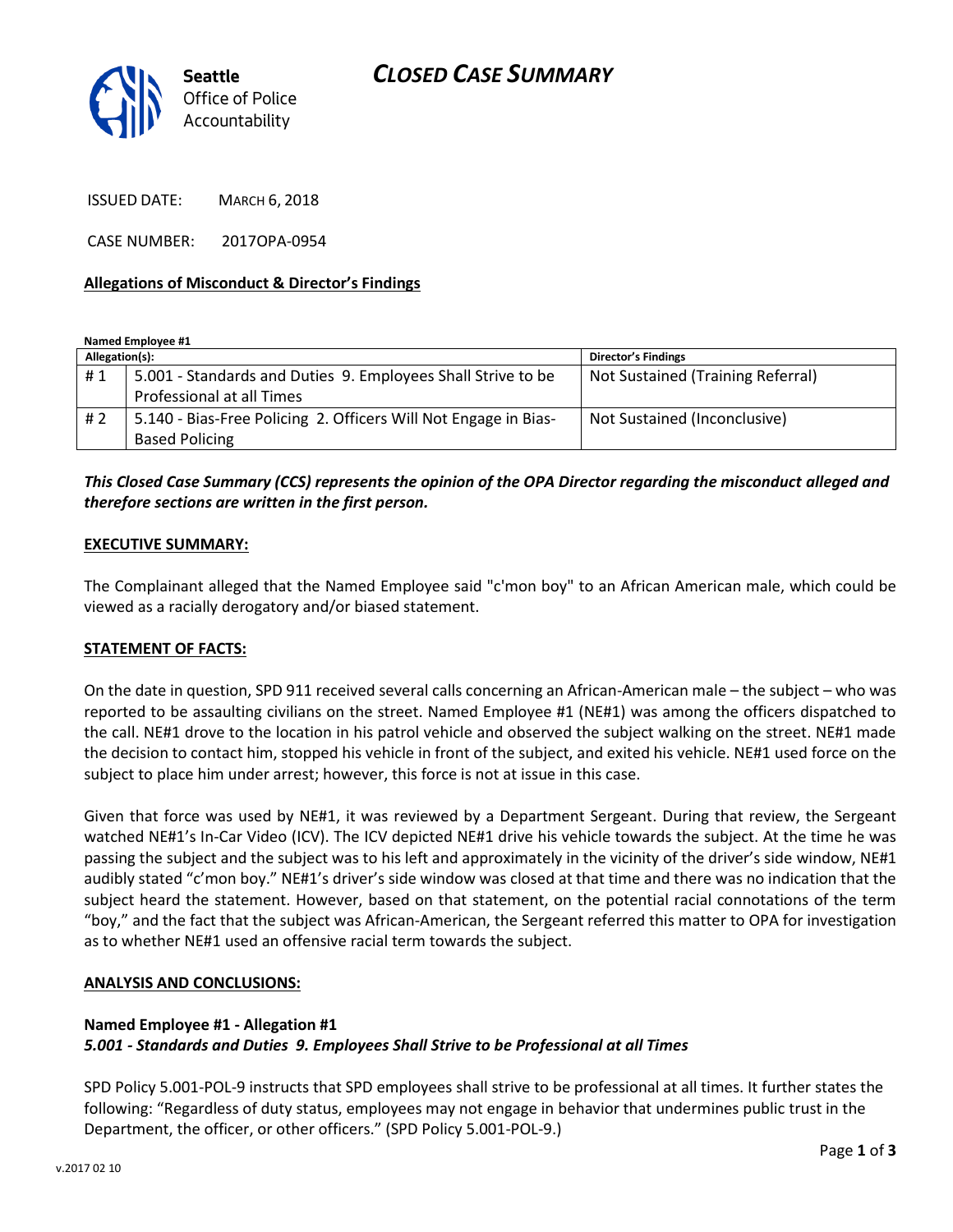

# *CLOSE CASE SUMMARY*

OPA CASE NUMBER: 2017OPA-0954

At his OPA interview, NE#1 explained that he was an athlete and, generally, he would try to pump himself up before engaging in sporting events. He indicated that, when he pulled up to the subject, he knew that he was going to go hands on with him. NE#1 explained to OPA that, when he said "c'mon boy," he was talking to himself and trying to get his adrenaline flowing for what he believed was an imminent physical confrontation.

At the outset, I note that I there is no evidence in the record to conclusively disprove NE#1's explanation for his use of the term "c'mon boy." Stated differently, there is insufficient evidence to prove or disprove whether NE#1 made a racially insensitive statement in this instance.

That being said, I was concerned with the statement I heard on the ICV. The word "boy" has a number of negative meanings and has historically had racist connotations when used towards African American men. *See*, *e.g.*, *Ash v. Tyson Foods, Inc.*, 546 U.S. 454, 456 (2006) (finding, in the context of the term "boy" used towards an African American man, that "[a]lthough it is true the disputed word will not always be evidence of racial animus, it does not follow that the term, standing alone, is always benign. The speaker's meaning may depend on various factors including context, inflection, tone of voice, local custom, and historical usage.").

I was also concerned with the fact that NE#1 expressed, at his OPA interview, that he did not understand the term "boy" when used towards an African-American male to have racial connotations. This is, or at least should be, a widely understood truth. This should particularly be understood by law enforcement officers given their positions of power and historical interactions with the African-American communities.

While NE#1's failure to understand the historical significance and impact of this term does not establish, in and of itself, a lack of professionalism, I find that a training referral is warranted based on this fact.

• **Training Referral**: NE#1 should be counseled by his chain of command concerning the historical significance and impact of the term "boy" on African-American men. NE#1 should be instructed by his chain of command that the term has racial connotations and that both the Department and community expect that no officer, let alone any individual, will use that term towards an African-American man. This counseling should be memorialized in a PAS entry.

## Recommended Finding: **Not Sustained (Training Referral)**

## **Named Employee #1 - Allegation #2** *5.140 - Bias-Free Policing 2. Officers Will Not Engage in Bias-Based Policing*

SPD policy prohibits biased policing, which it defines as "the different treatment of any person by officers motivated by any characteristic of protected classes under state, federal, and local laws as well other discernible personal characteristics of an individual." (SPD Policy 5.140.) This includes different treatment based on the race of the subject. (*See id*.)

If NE#1 did use a racially derogatory term towards the subject, then all of the law enforcement activities he took afterwards would be tainted by that statement. If, instead, he solely stated "c'mon boy" to get himself mentally prepared for a possible physical altercation and did not have any racial animus, then I would find that he did not engage in biased policing. I note that there was reasonable suspicion to stop the subject on the basis that he had